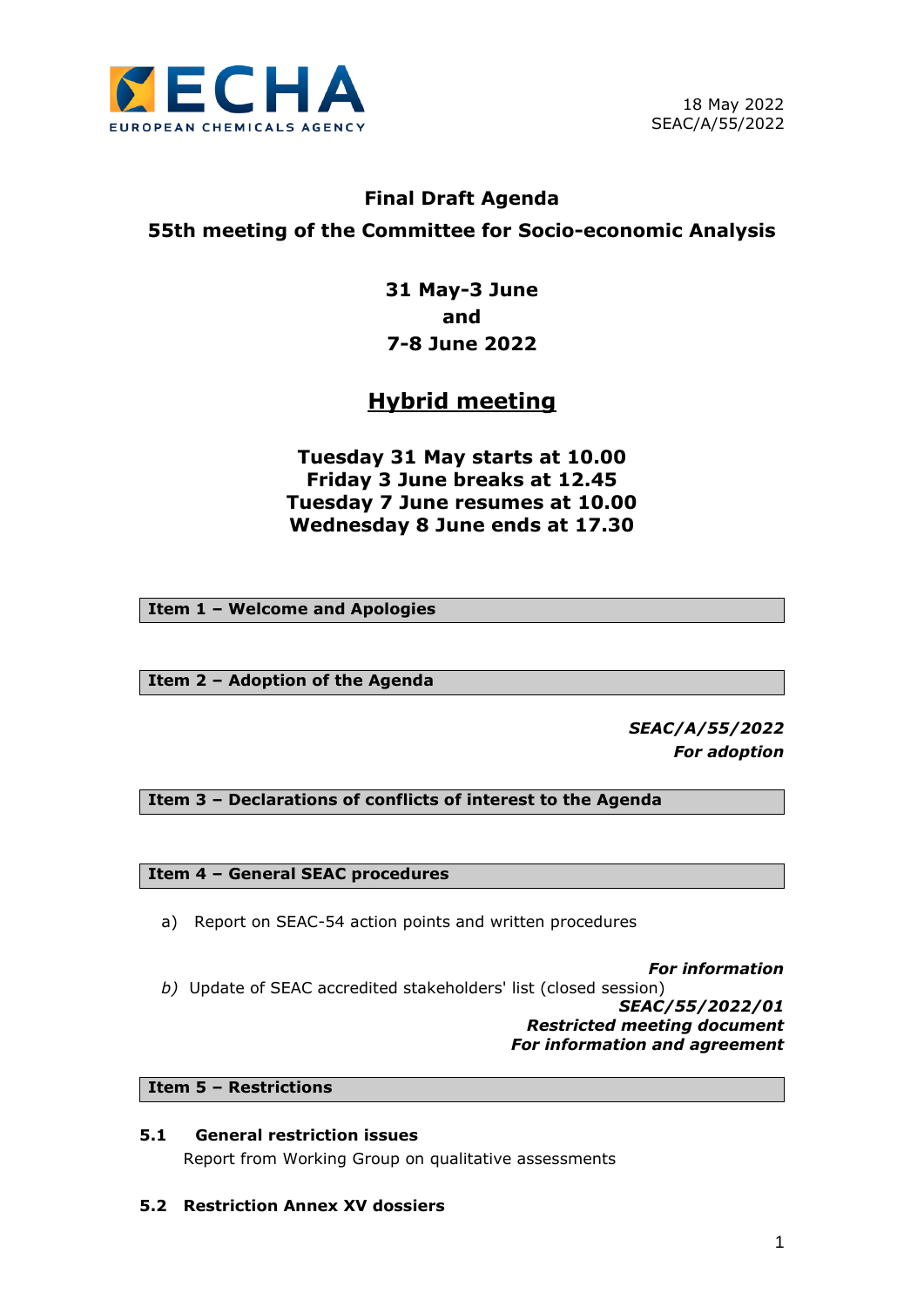- a) Conformity check and key issues discussion
	- 1) Creosote and Creosote related substances
	- 2) Terphenyl, hydrogenated
	- 3) *N*,*N*-dimethylacetamide

## *For discussion and agreement*

- b) Opinion development
	- 1) Per- and polyfluoroalkyl substances (PFAS) in fire-fighting foams – First draft opinion
	- 2) Substances containing polycyclic aromatic hydrocarbons (PAHs) in clay targets for shooting – Second draft opinion (not for discussion in this meeting)

## *For discussion*

- 3) Lead and its compounds in ammunition and fishing tackles Fifth draft opinion
- 4) 2,4-dinitrotoluene Third draft opinion

## *For agreement*

5) 1,6,7,8,9,14,15,16,17,17,18,18-Dodecachloropentacyclo- [12.2.1.16,9.02,13.05,10]octadeca-7,15-diene ("Dechlorane Plus"™) – Final draft opinion

*For adoption*

## **5.3 Appointment of (co-)rapporteurs for restriction dossiers (closed session)**

*SEAC/55/2022/02 Restricted meeting document For information and agreement*

## **Item 6 – Authorisation**

## **6.1 General authorisation issues**

- a) Update on incoming/future applications
- b) Update of technical guidance for rapporteurs

*For information*

## **6.2 Authorisation applications**

a) Discussion on key issues

13 applications for authorisation (chromium trioxide and trixylyl phosphate) from February 2022 submission window

*For discussion*

- b) Agreement on draft opinion
- 1. 242 RR1 TCE Microporous (1 use)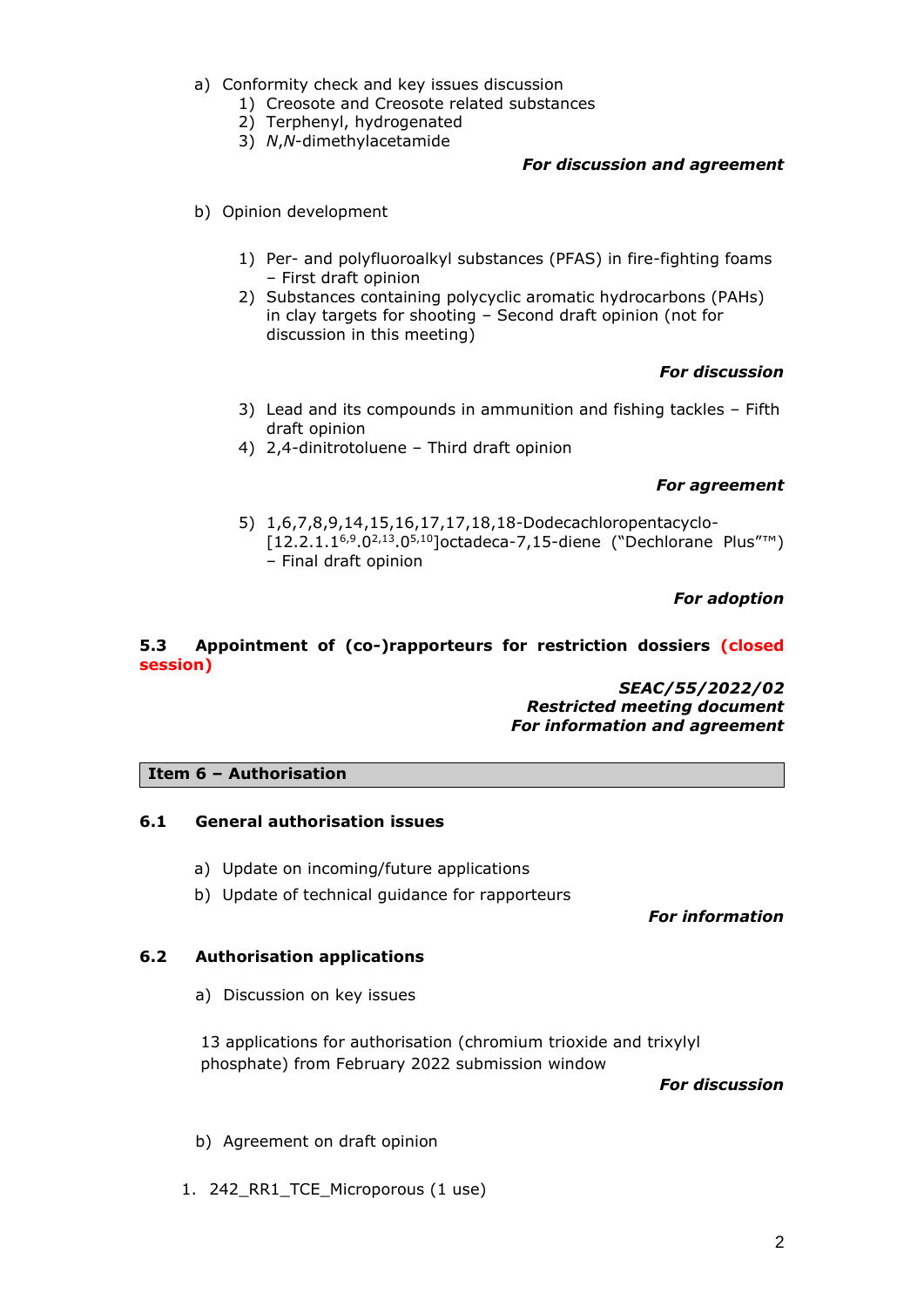- 2. 243\_RR1\_TCE\_DOMO (1 use)
- 3. 244\_CT\_Cromaplast (2 uses)
- 4. 245\_CT\_Newform (1 use)
- 5. 246\_MOCA\_Courbis (1 use)
- 6. 247\_OPE\_Boehringer\_2 (1 use)
- 7. 248\_NPE\_OCV (1 use)
- 8. 249\_CT\_Tenneco\_CZ (1 use)
- 9. 250 CT Tenneco ES (1 use)
- 10. 251\_CT\_Tenneco\_BE (1 use)
- 11. 252\_CT\_Tenneco\_PL (1 use)

c) Adoption of opinion

No agenda items under this subheading.

*For discussion and adoption*

*For discussion and agreement*

**6.3 Appointment of (co-)rapporteurs for authorisation applications (closed session)**

> *SEAC/55/2022/03 Restricted room document For agreement*

# **Item 7 – Article 77(3)(c) requests**

None

# **Item 8 – AOB**

a) Update of the work plan

*For information*

# **Item 9 – Action points and main conclusions of SEAC-55**

Table with Conclusions and Action points from SEAC-55

*For adoption*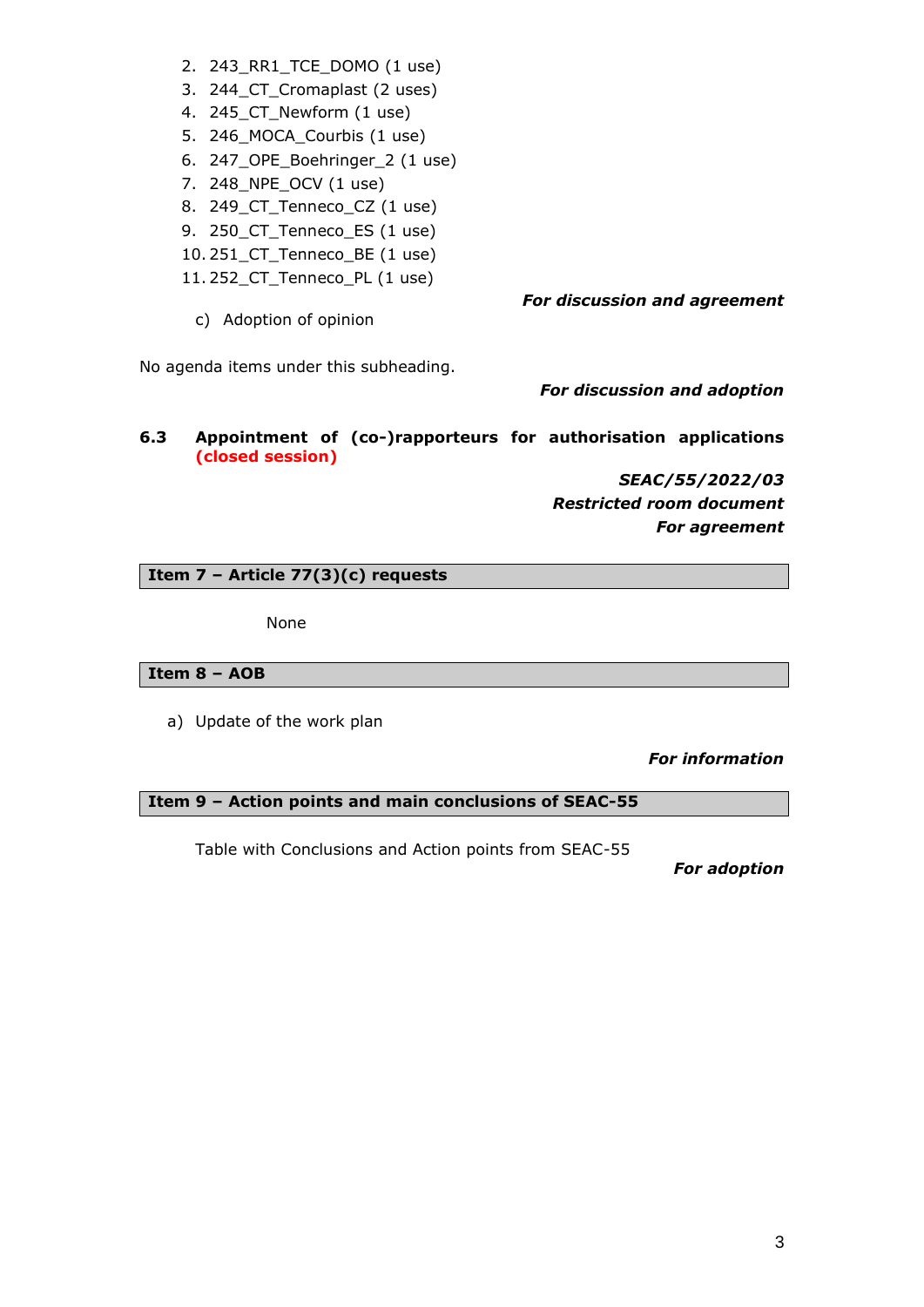PROVISIONAL TIMELINE FOR THE DISCUSSIONS AT SEAC-55

Please note that timings are approximate. Changes may be made by the Chair before and during the meeting to accommodate the discussions.

#### Week 1

## **Tuesday 31 May 2022: Morning session (chaired by María Ottati)**

|       |       |              | 09:00 Guided tour: the new ECHA building (voluntary participation)                                                         |
|-------|-------|--------------|----------------------------------------------------------------------------------------------------------------------------|
| 10:00 | 10:10 | <b>ADMIN</b> | Welcome and apologies                                                                                                      |
| 10:10 | 10:15 | ADMIN        | Adoption of the agenda                                                                                                     |
| 10:15 | 10:20 | <b>ADMIN</b> | Declarations of conflicts of interest to the Agenda                                                                        |
| 10:20 | 10:40 | <b>ADMIN</b> | Report on SEAC-54 action points, written procedures, and<br>update on other ECHA bodies                                    |
| 10:40 | 11:20 | AFA          | General issues:<br>- New AfAs received during May 2022 submission window<br>- Update of technical guidance for rapporteurs |
| 11:20 | 11:50 |              | Coffee break                                                                                                               |
| 11:50 | 13:00 | <b>RESTR</b> | Terphenyl, hydrogenated - Conformity check and key<br>issues discussion                                                    |
| 13:00 | 14:30 |              | Lunch                                                                                                                      |

## **Tuesday 31 May 2022: Afternoon session (chaired by María Ottati)**

| 14:30 15:40 | <b>RESTR</b> | Creosote and Creosote related substances - Conformity<br>check and key issues discussion                                                                              |
|-------------|--------------|-----------------------------------------------------------------------------------------------------------------------------------------------------------------------|
| 15:40 16:10 |              | Coffee break                                                                                                                                                          |
| 16:10 17:40 | <b>RESTR</b> | Per- and polyfluoroalkyl substances (PFAS) in fire-fighting<br>foams - First draft opinion                                                                            |
| 17:40 19:10 | <b>RESTR</b> | 1,6,7,8,9,14,15,16,17,17,18,18-Dodecachloropentacyclo-<br>[12.2.1.16'9.02'13.05'10] octadeca-7,15-diene<br>("Dechlorane Plus" <sup>™</sup> ) - Final opinion adoption |

# **Wednesday 1 June 2022: Morning session (chaired by María Ottati)**

|             | 09:30 11:00 AFA | 246 MOCA Courbis - Agreement on draft opinion |
|-------------|-----------------|-----------------------------------------------|
| 11:00 11:30 |                 | Coffee break                                  |
|             | 11:30 12:40 AFA | 243 RR1 TCE DOMO - Agreement on draft opinion |
| 12:40 14:00 |                 | Lunch                                         |

# **Wednesday 1 June 2022: Afternoon session (chaired by Kalle Kivelä)**

| 14:00 15:30 RESTR   | 2,4-dinitrotoluene - Third draft opinion                                                           |
|---------------------|----------------------------------------------------------------------------------------------------|
| 15:30 16:00         | Coffee break                                                                                       |
| 16:00  16:30  RESTR | 2,4-dinitrotoluene contd.                                                                          |
| 16:30 17:40 RESTR   | N, N-dimethylacetamide and 1-ethylpyrrolidin-2-one -<br>conformity check and key issues discussion |
|                     | Formal dinner                                                                                      |

## **Thursday 2 June 2022: Morning session (chaired by María Ottati)**

| $10:00$ RESTR<br>11:00 |  | Report from a Working Group on qualitative assessments |  |  |  |  |
|------------------------|--|--------------------------------------------------------|--|--|--|--|
|------------------------|--|--------------------------------------------------------|--|--|--|--|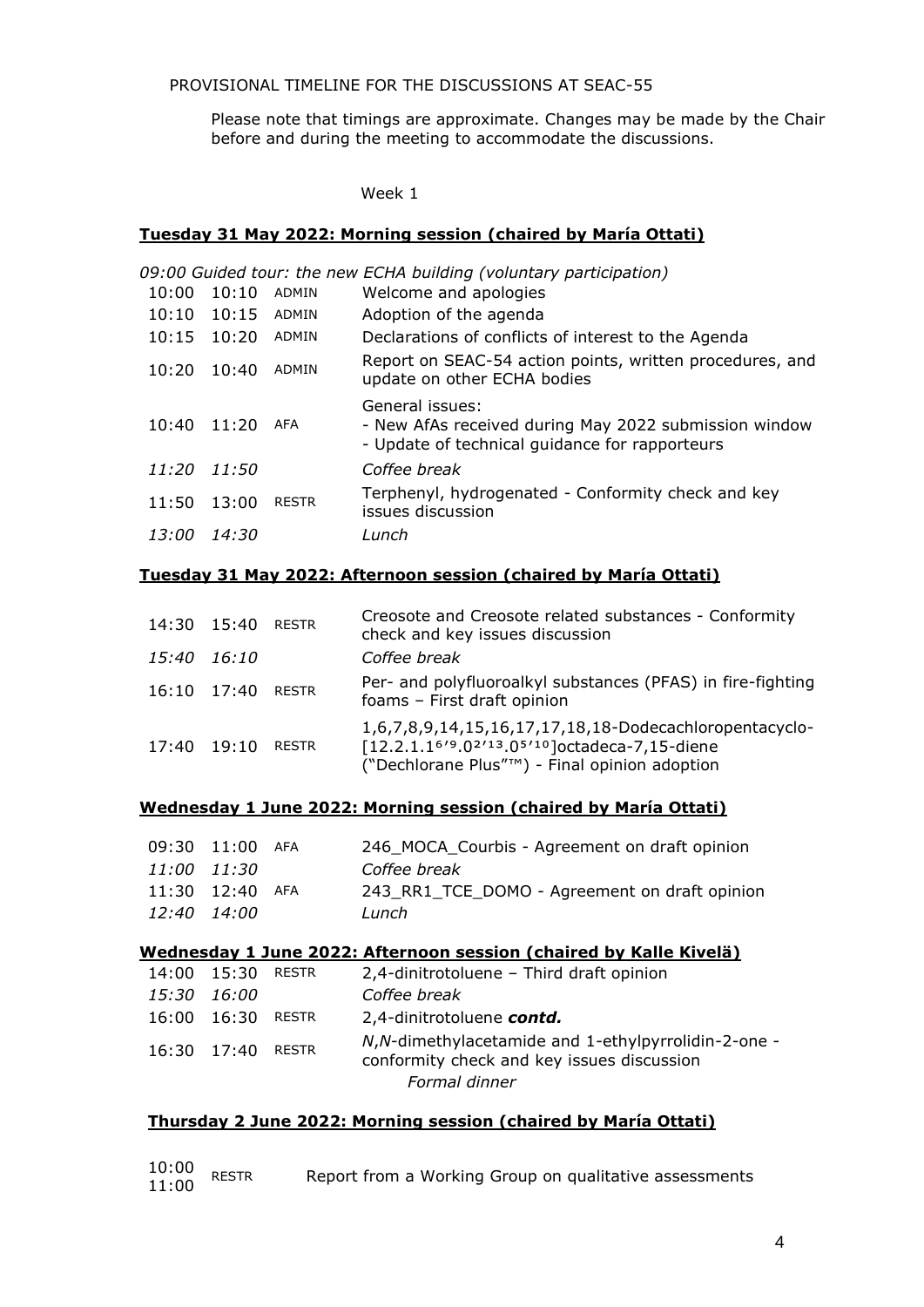| <i>11:00</i><br>11:30 | <b>RESTR</b> | Coffee break                                               |
|-----------------------|--------------|------------------------------------------------------------|
| 11:00<br>13:00        |              | Lead and its compounds in ammunition and fishing tackles - |
|                       |              | Fifth draft opinion                                        |
| <i>13:00</i>          |              | Lunch                                                      |
| 14:30                 |              |                                                            |

# **Thursday 2 June 2022: Afternoon session (chaired by María Ottati)**

| 14:30<br>16:30        | <b>RESTR</b> | Lead and its compounds in ammunition and fishing tackles -<br>Fifth draft opinion |
|-----------------------|--------------|-----------------------------------------------------------------------------------|
| 16:30<br><i>17:00</i> |              | Coffee break                                                                      |
| 17:00<br>17:30        | <b>RESTR</b> | Lead and its compounds in ammunition and fishing tackles<br>contd.                |

# **Friday 3 June 2022: Morning session (chaired by María Ottati)**

|             | 09:30 10:50 AFA   | 244_CT_Cromaplast - Agreement on draft opinions      |
|-------------|-------------------|------------------------------------------------------|
| 10:50 11:20 |                   | Coffee break                                         |
|             | 11:20 12:30 AFA   | 242_RR1_TCE_Microporous - Agreement on draft opinion |
|             | 12:30 12:45 ADMIN | Agreement on conclusions and action points (Week 1)  |

*End of Week 1*

Week 2

# **Tuesday 7 June 2022: Morning session (chaired by María Ottati)**

| 10:00 10:50 | AFA | 247_OPE_Boehringer_2 - Agreement on draft opinion<br>(chaired by Kalle Kivelä) |
|-------------|-----|--------------------------------------------------------------------------------|
| 10:50 11:20 |     | Coffee break                                                                   |
| 11:20 12:30 | AFA | 245 CT Newform - Agreement on draft opinion                                    |
| 12:30 14:00 |     | Lunch                                                                          |

# **Tuesday 7 June 2022: Afternoon session (chaired by María Ottati)**

| 14:00 14:50 | AFA   | 248 NPE OCV - Agreement on draft opinion <i>(chaired by</i><br>Kalle Kivelä)                         |
|-------------|-------|------------------------------------------------------------------------------------------------------|
| 14:50 15:20 |       | Coffee break                                                                                         |
| 15:20 15:40 | ADMIN | Annual report to SEAC on ASO participation and<br>consideration of new regular STOs - Closed session |
| 15:40 16:20 | ADMIN | Training on Interact Meetings Tool                                                                   |

# **Wednesday 8 June 2022: Morning session (chaired by María Ottati)**

|             | 10:00 11:30 AFA |       | 249 CT Tenneco CZ, 250 CT Tenneco ES,<br>251_CT_Tenneco_BE, 252_CT_Tenneco_PL - Agreement<br>on draft opinions |
|-------------|-----------------|-------|----------------------------------------------------------------------------------------------------------------|
| 11:30 12:00 |                 |       | Coffee break                                                                                                   |
| 12:00 13:00 |                 | RESTR | Open remaining issues from Week 1                                                                              |
| 13:00 14:30 |                 |       | Lunch                                                                                                          |

# **Wednesday 8 June 2022: Afternoon session (chaired by María Ottati)**